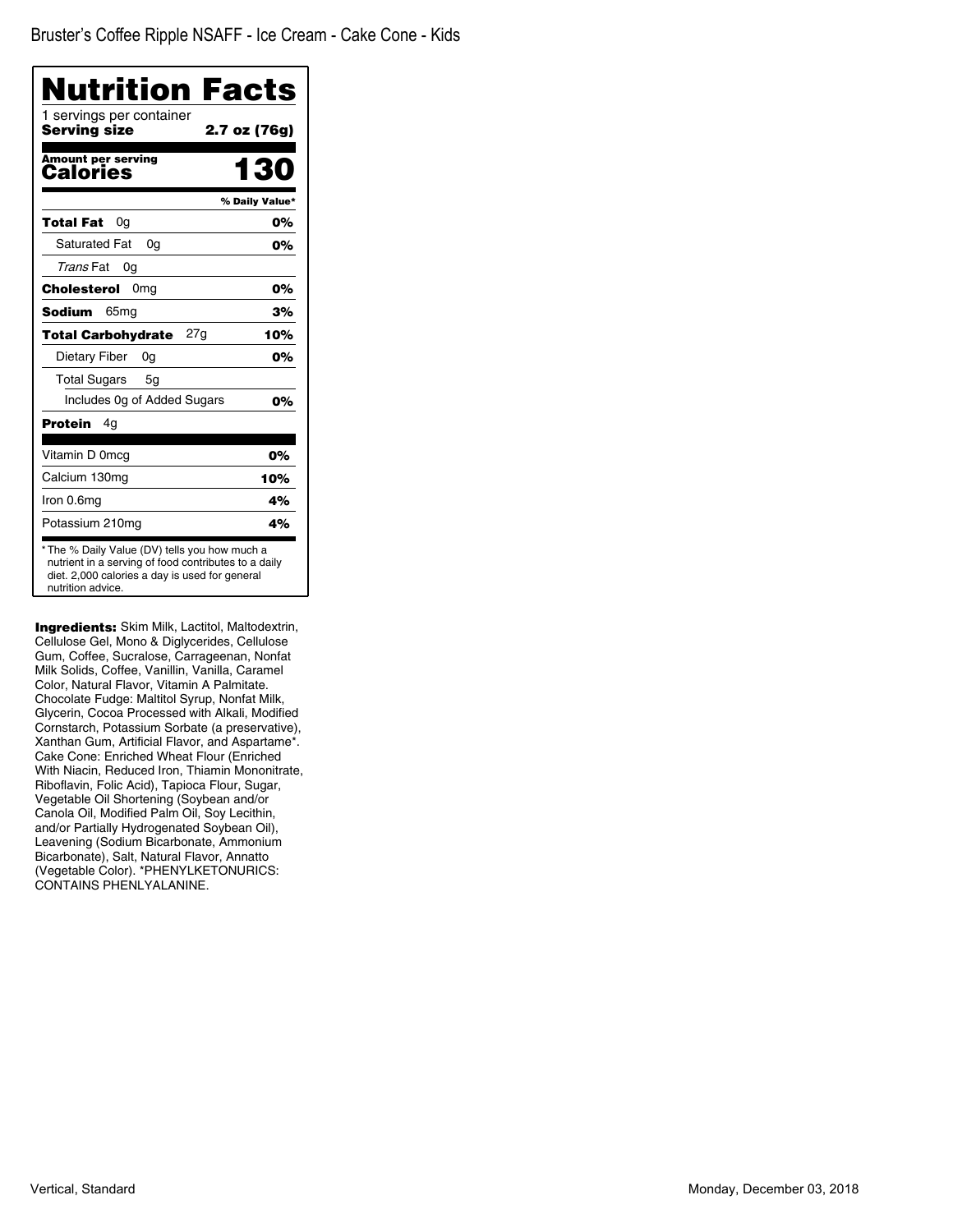| Nutrition Facts                          |                |
|------------------------------------------|----------------|
| 1 servings per container<br>Serving size | 5.2 oz (146g)  |
| Amount per serving<br>Calories           |                |
|                                          | % Daily Value* |
| <b>Total Fat</b><br>0a                   | 0%             |
| <b>Saturated Fat</b><br>0a               | 0%             |
| Trans Fat<br>0g                          |                |
| 0 <sub>mg</sub><br>Cholesterol           | 0%             |
| <b>Sodium</b><br>120mg                   | 5%             |
| 49a<br>Total Carbohydrate                | 18%            |
| Dietary Fiber<br><1a                     | 4%             |
| <b>Total Sugars</b><br>11g               |                |
| Includes 0g of Added Sugars              | 0%             |
| Protein<br>8g                            |                |
| Vitamin D 0mcg                           | 0%             |
| Calcium 270mg                            | 20%            |
| Iron 0.8mg                               | 4%             |
| Potassium 410mg                          | 8%             |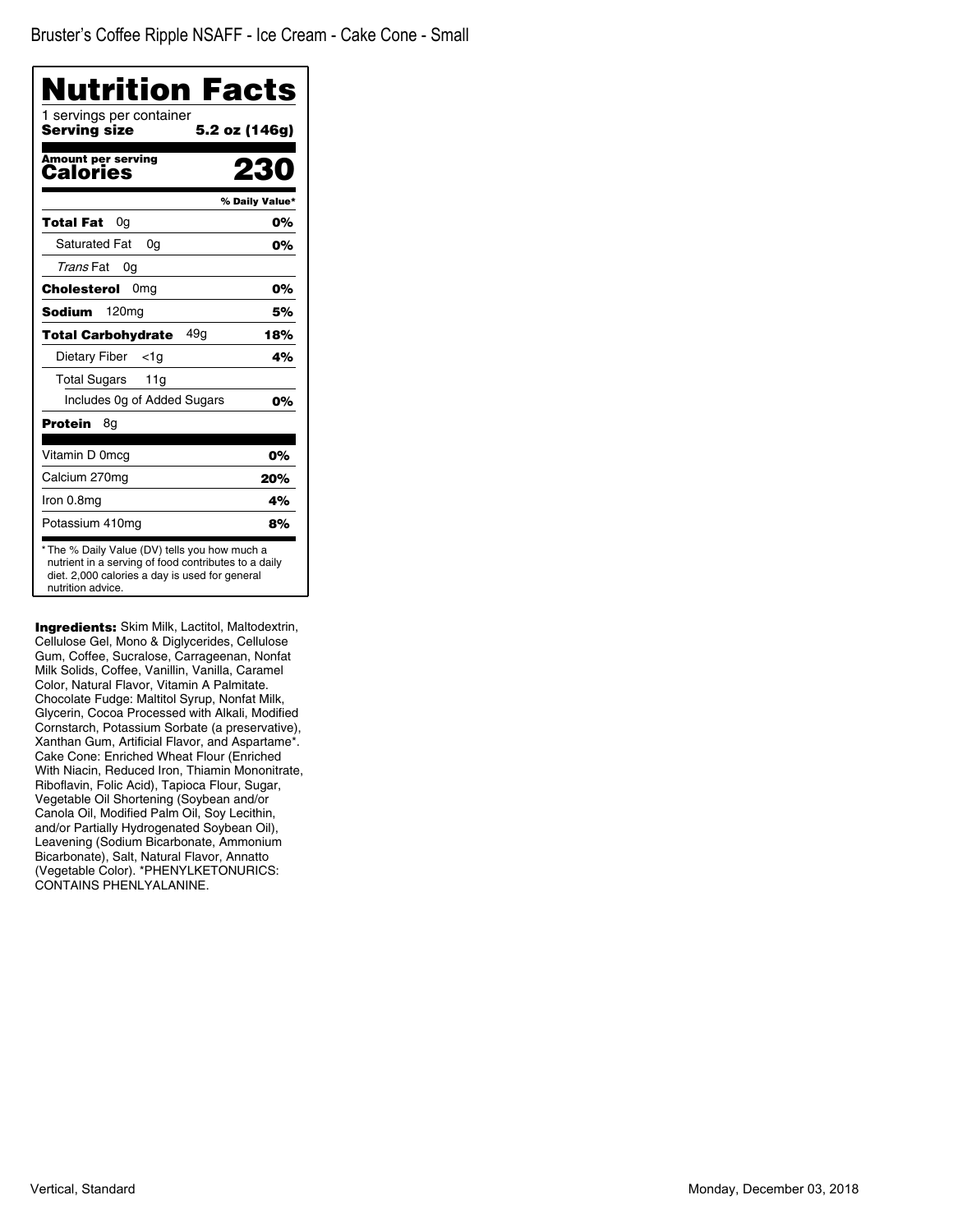| Nutrition Facts                          |                |
|------------------------------------------|----------------|
| 1 servings per container<br>Serving size | 7.7 oz (216g)  |
| <b>Amount per serving</b><br>Calories    | 330            |
|                                          | % Daily Value* |
| Total Fat<br>0a                          | 0%             |
| <b>Saturated Fat</b><br>0a               | 0%             |
| Trans Fat<br>0g                          |                |
| Cholesterol<br>0 <sub>mg</sub>           | 0%             |
| Sodium<br>170 <sub>mg</sub>              | 7%             |
| 71g<br><b>Total Carbohydrate</b>         | 26%            |
| Dietary Fiber<br>1g                      | 4%             |
| <b>Total Sugars</b><br>16g               |                |
| Includes Og of Added Sugars              | 0%             |
| Protein<br>11g                           |                |
| Vitamin D 0mcg                           | 0%             |
| Calcium 400mg                            | 30%            |
| Iron 1 mg                                | 6%             |
| Potassium 620mg                          | 15%            |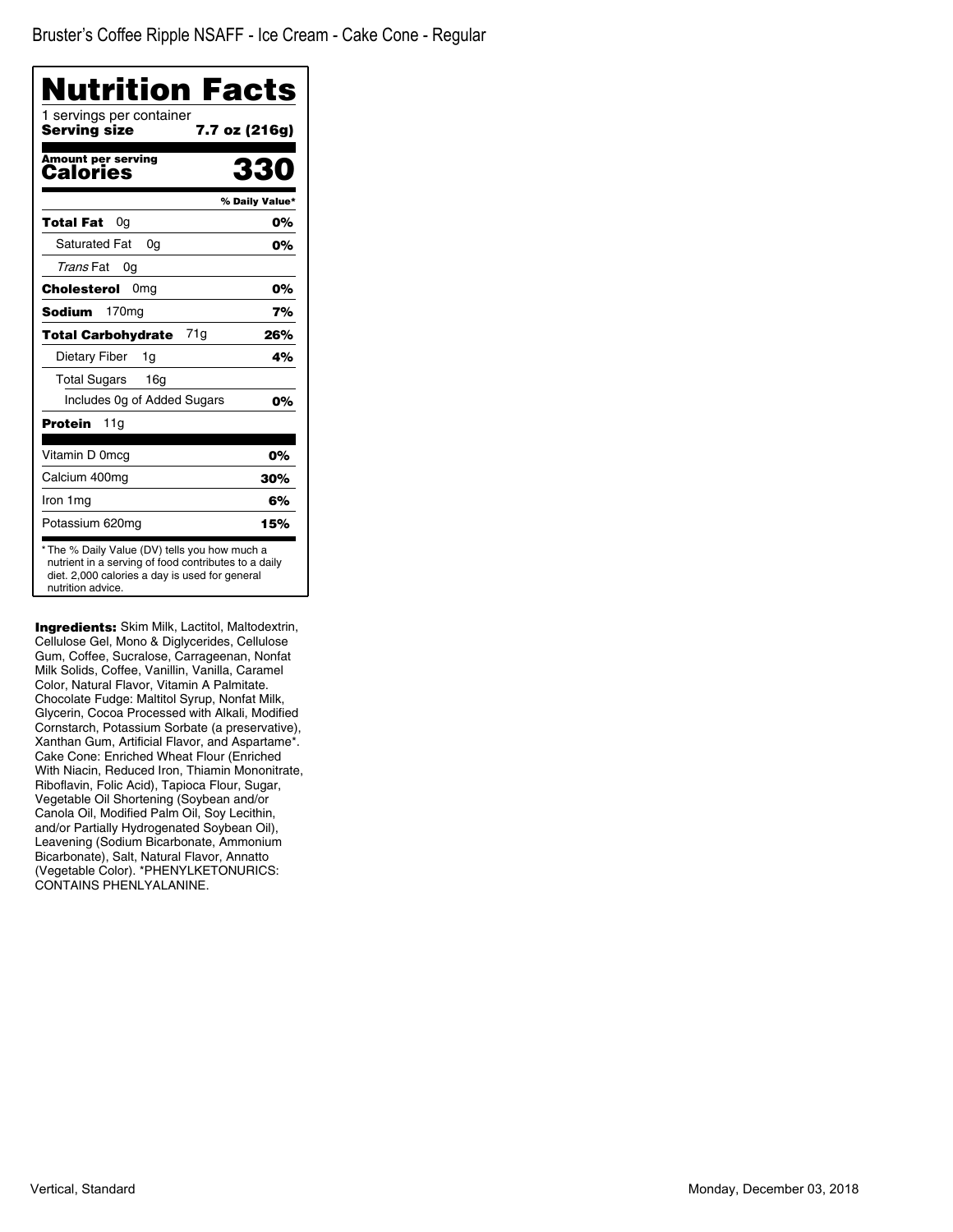| <b>Nutrition Facts</b><br>1 servings per container<br>Serving size | 10.2 oz (286g) |
|--------------------------------------------------------------------|----------------|
| <b>Amount per serving</b><br>Calories                              | 430            |
|                                                                    | % Daily Value* |
| Total Fat<br>0g                                                    | 0%             |
| <b>Saturated Fat</b><br>0a                                         | 0%             |
| Trans Fat<br>0g                                                    |                |
| Cholesterol<br>0mg                                                 | 0%             |
| Sodium<br>230mg                                                    | 10%            |
| 93a<br><b>Total Carbohydrate</b>                                   | 34%            |
| Dietary Fiber<br>2g                                                | 7%             |
| <b>Total Sugars</b><br>22g                                         |                |
| Includes 0g of Added Sugars                                        | 0%             |
| 15g<br>Protein                                                     |                |
| Vitamin D 0mcg                                                     | 0%             |
| Calcium 540mg                                                      | 40%            |
| Iron 1.3mg                                                         | 8%             |
| Potassium 820mg                                                    | 15%            |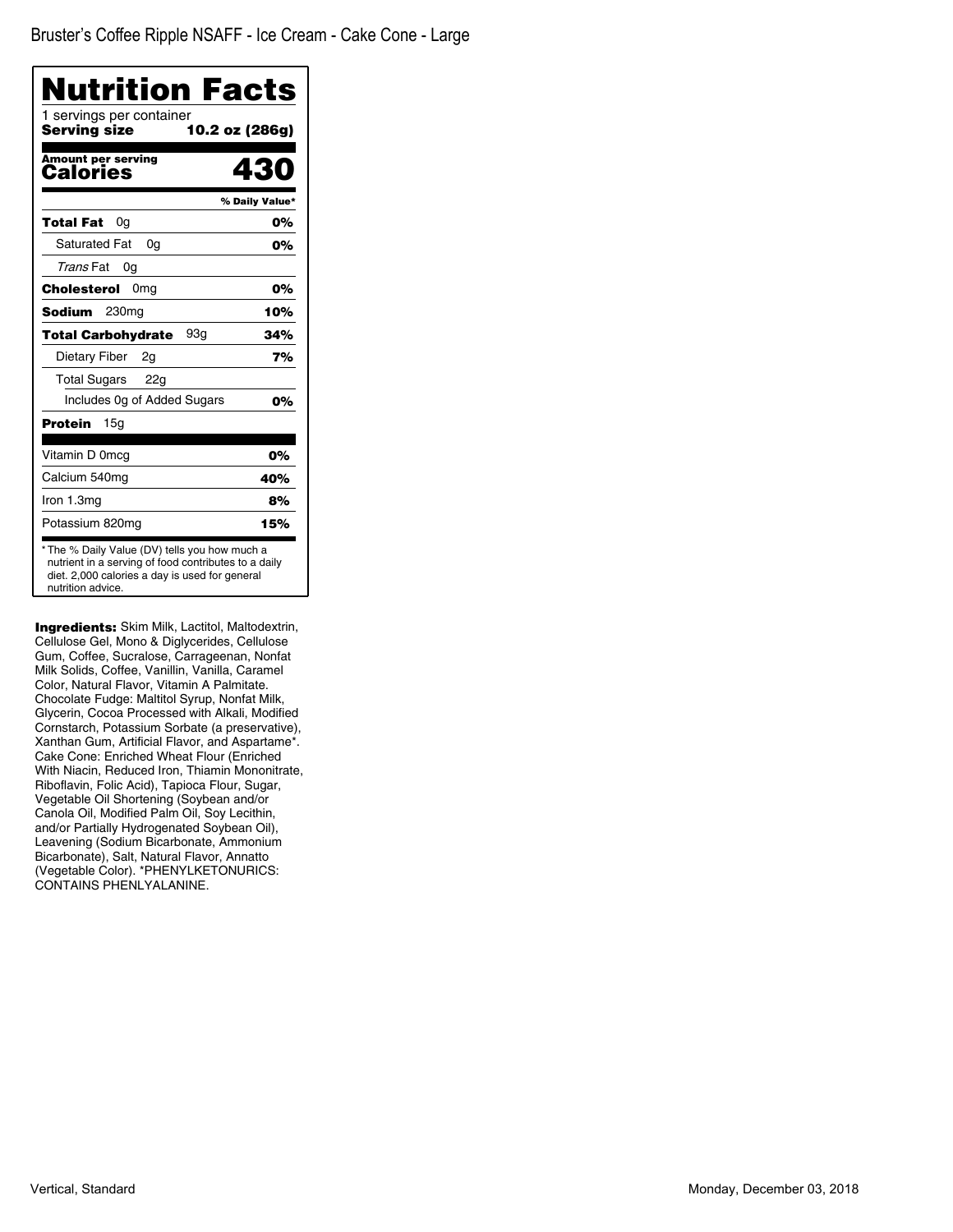| Nutrition Facts<br>1 servings per container<br><b>Serving size</b> | 2.5 oz (70g)   |
|--------------------------------------------------------------------|----------------|
|                                                                    |                |
| <b>Amount per serving</b><br><b>Calories</b>                       |                |
|                                                                    | % Daily Value* |
| Total Fat<br>0a                                                    | 0%             |
| <b>Saturated Fat</b><br>0q                                         | 0%             |
| Trans Fat<br>0g                                                    |                |
| Cholesterol<br>0 <sub>mg</sub>                                     | 0%             |
| Sodium<br>55 <sub>mg</sub>                                         | 2%             |
| <b>Total Carbohydrate</b><br>22g                                   | 8%             |
| <b>Dietary Fiber</b><br>0g                                         | 0%             |
| <b>Total Sugars</b><br>5g                                          |                |
| Includes 0g of Added Sugars                                        | 0%             |
| Protein<br>4g                                                      |                |
| Vitamin D 0mcg                                                     | 0%             |
| Calcium 140mg                                                      | 10%            |
| Iron 0mg                                                           | 0%             |
| Potassium 200mg                                                    | 4%             |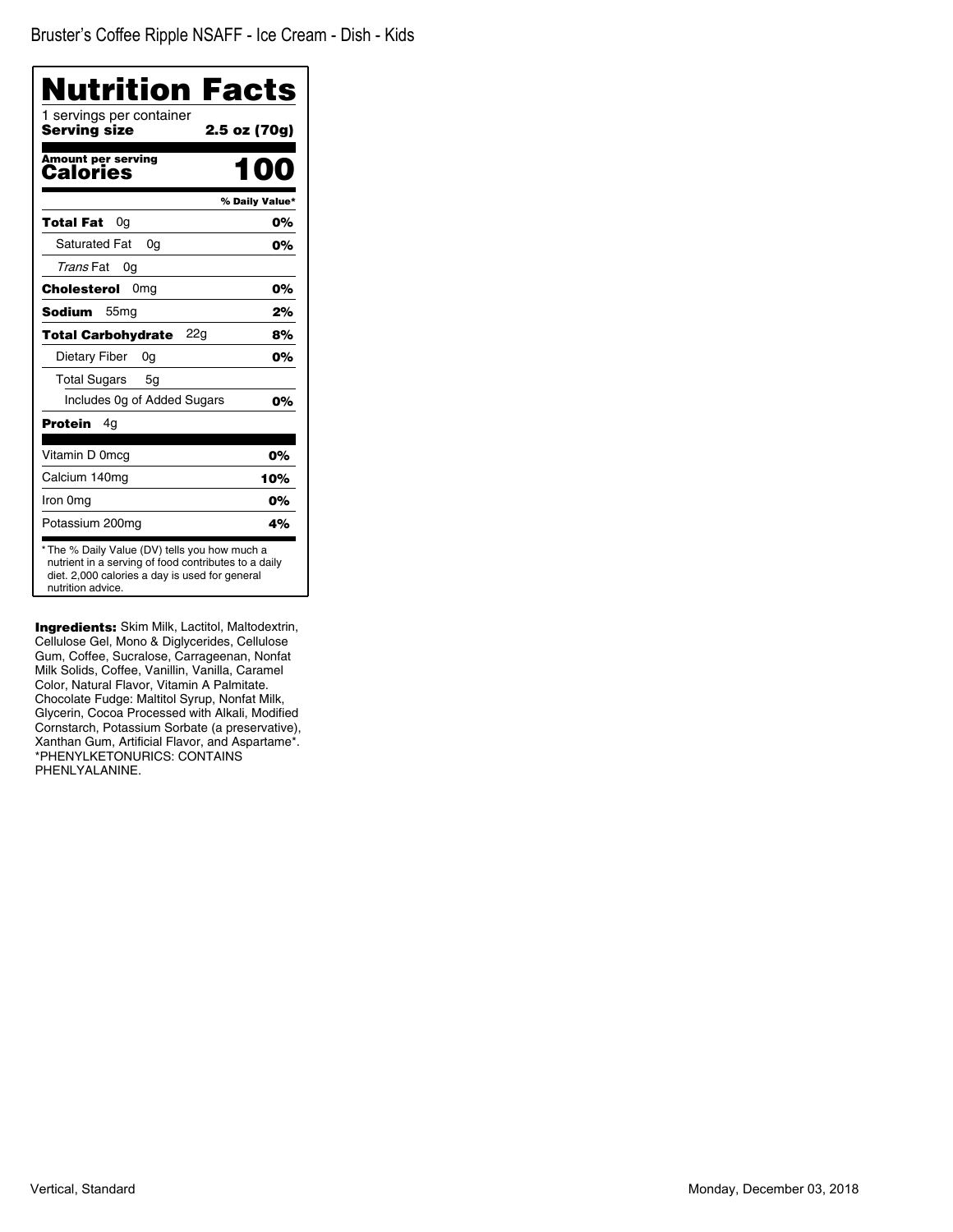| Nutrition Facts                          |                |
|------------------------------------------|----------------|
| 1 servings per container<br>Serving size | 5 oz (140g)    |
| <b>Amount per serving</b><br>Calories    | 21 N           |
|                                          | % Daily Value* |
| Total Fat<br>0a                          | 0%             |
| <b>Saturated Fat</b><br>0a               | 0%             |
| Trans Fat<br>0a                          |                |
| Cholesterol<br>0 <sub>mg</sub>           | 0%             |
| 110 <sub>mg</sub><br>Sodium              | 5%             |
| 44a<br><b>Total Carbohydrate</b>         | 16%            |
| Dietary Fiber<br><1a                     | 4%             |
| <b>Total Sugars</b><br>11g               |                |
| Includes Og of Added Sugars              | 0%             |
| Protein<br>7g                            |                |
| Vitamin D 0mcg                           | 0%             |
| Calcium 270mg                            | 20%            |
| Iron 0.5mg                               | 2%             |
| Potassium 400mg                          | 8%             |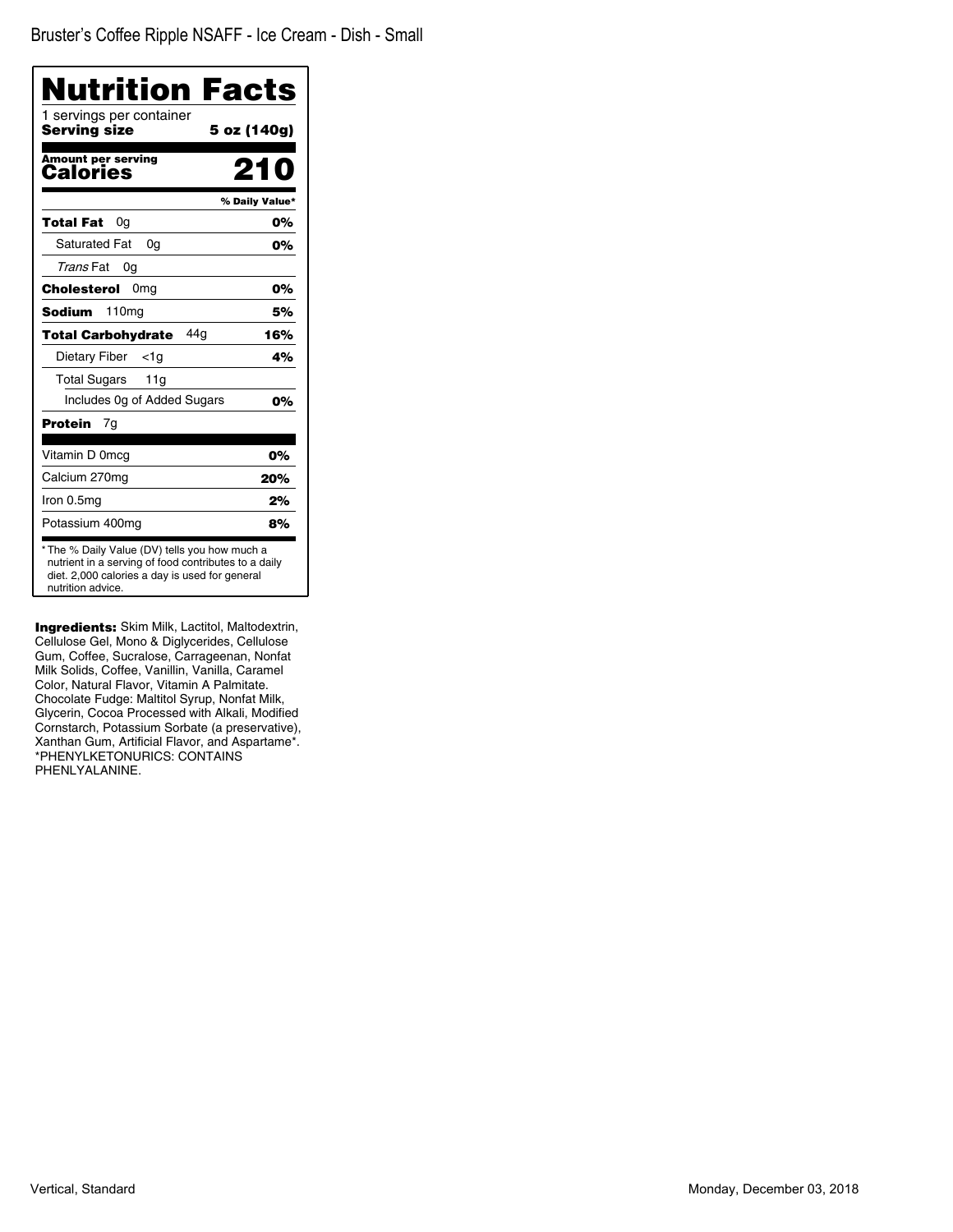Bruster's Coffee Ripple NSAFF - Ice Cream - Dish - Regular

| <b>Nutrition Facts</b>                                                                                                                                                       |                |
|------------------------------------------------------------------------------------------------------------------------------------------------------------------------------|----------------|
| 1 servings per container<br>Serving size<br>7.5 oz (210g)                                                                                                                    |                |
| Amount per serving<br>Calories                                                                                                                                               | 310            |
|                                                                                                                                                                              | % Daily Value* |
| 0a<br>Total Fat                                                                                                                                                              | 0%             |
| <b>Saturated Fat</b><br>0g                                                                                                                                                   | 0%             |
| Trans Fat<br>0g                                                                                                                                                              |                |
| <b>Cholesterol</b><br>0 <sub>mg</sub>                                                                                                                                        | 0%             |
| 160 <sub>mg</sub><br>Sodium                                                                                                                                                  | 7%             |
| 66a<br>Total Carbohydrate                                                                                                                                                    | 24%            |
| Dietary Fiber<br>1g                                                                                                                                                          | 4%             |
| 16 <sub>g</sub><br><b>Total Sugars</b>                                                                                                                                       |                |
| Includes Og of Added Sugars                                                                                                                                                  | 0%             |
| <b>Protein</b><br>11g                                                                                                                                                        |                |
| Vitamin D 0mcq                                                                                                                                                               | 0%             |
| Calcium 405mg                                                                                                                                                                | 30%            |
| Iron 0.7mg                                                                                                                                                                   | 4%             |
| Potassium 610mg                                                                                                                                                              | 15%            |
| * The % Daily Value (DV) tells you how much a<br>nutrient in a serving of food contributes to a daily<br>diet. 2,000 calories a day is used for general<br>nutrition advice. |                |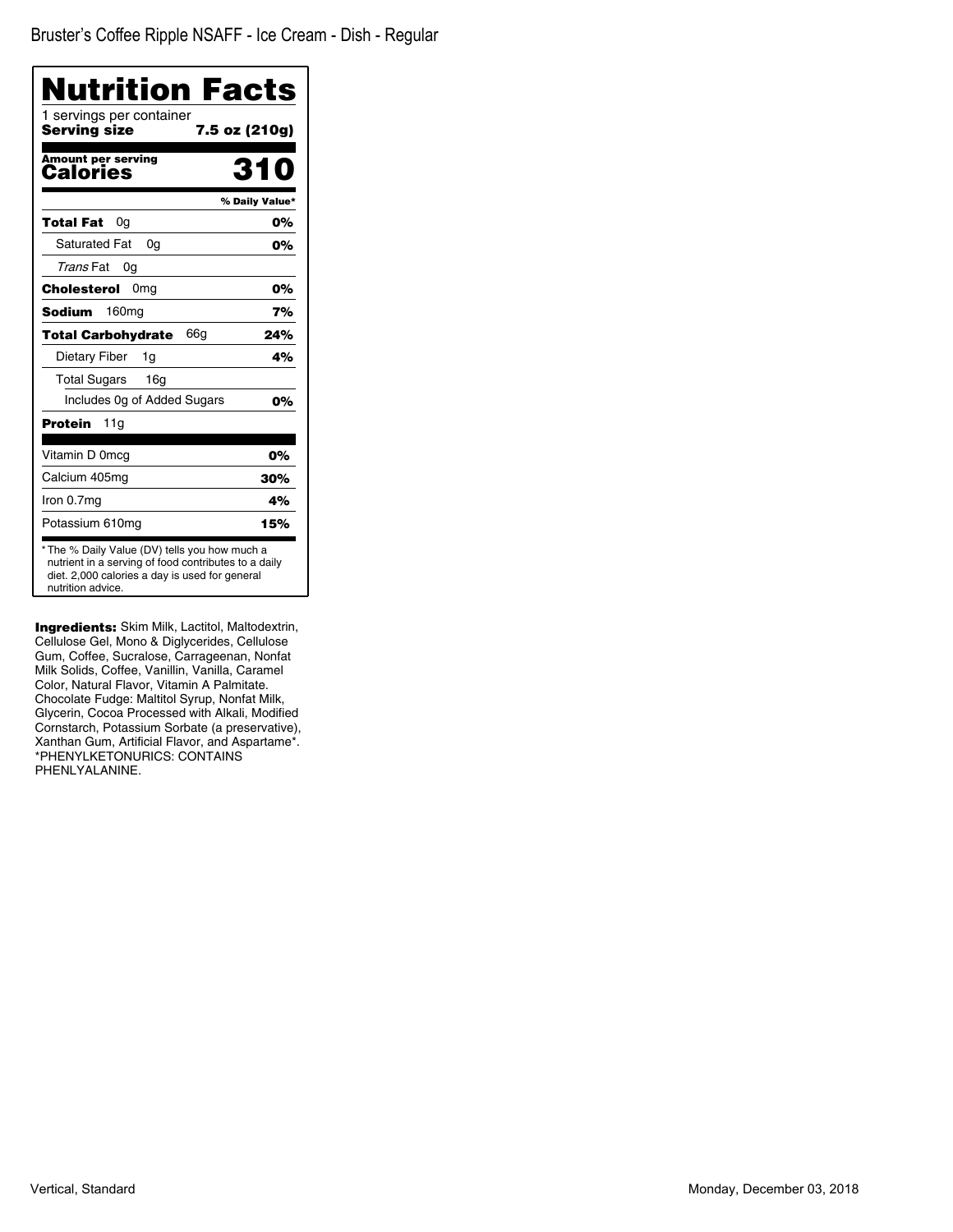| Nutrition Facts                                                                                                                                                              |     |
|------------------------------------------------------------------------------------------------------------------------------------------------------------------------------|-----|
| 1 servings per container<br>Serving size<br>10 oz (280g)                                                                                                                     |     |
| <b>Amount per serving</b><br>410<br>Calories                                                                                                                                 |     |
| % Daily Value*                                                                                                                                                               |     |
| Total Fat<br>0a                                                                                                                                                              | 0%  |
| <b>Saturated Fat</b><br>0g                                                                                                                                                   | 0%  |
| Trans Fat<br>0a                                                                                                                                                              |     |
| Cholesterol<br>0 <sub>mg</sub>                                                                                                                                               | 0%  |
| 220 <sub>mg</sub><br>Sodium                                                                                                                                                  | 10% |
| 88g<br><b>Total Carbohydrate</b>                                                                                                                                             | 32% |
| Dietary Fiber<br>2q                                                                                                                                                          | 7%  |
| <b>Total Sugars</b><br>21g                                                                                                                                                   |     |
| Includes Og of Added Sugars                                                                                                                                                  | 0%  |
| 14g<br>Protein                                                                                                                                                               |     |
| Vitamin D 0mcg                                                                                                                                                               | 0%  |
| Calcium 540mg                                                                                                                                                                | 40% |
| Iron 1mg                                                                                                                                                                     | 6%  |
| Potassium 810mg                                                                                                                                                              | 15% |
| * The % Daily Value (DV) tells you how much a<br>nutrient in a serving of food contributes to a daily<br>diet. 2,000 calories a day is used for general<br>nutrition advice. |     |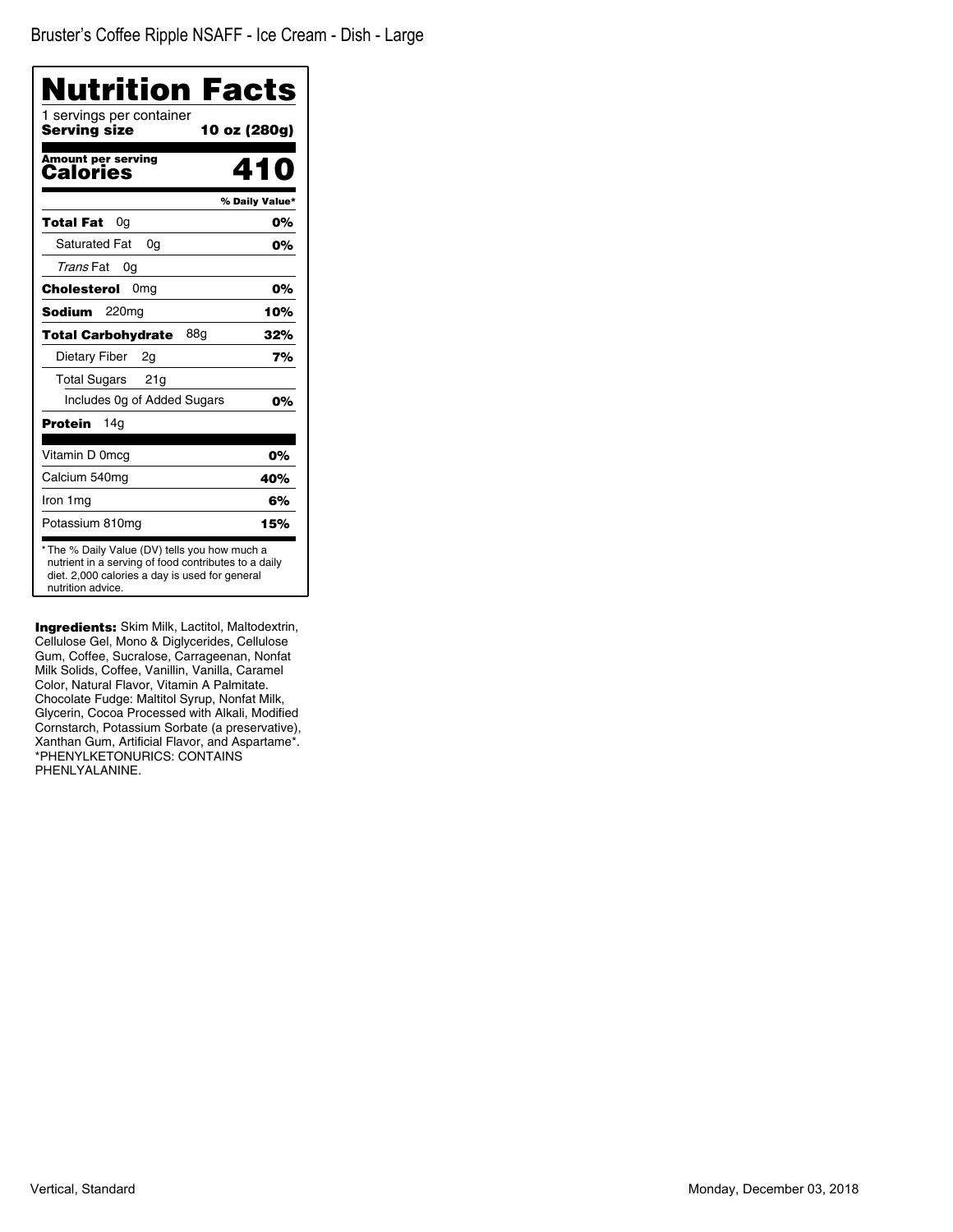| Nutrition Facts                                                                                                                                                              |                |
|------------------------------------------------------------------------------------------------------------------------------------------------------------------------------|----------------|
| 1 servings per container<br>Serving size                                                                                                                                     | 3 oz (83g)     |
| <b>Amount per serving</b><br>Calories                                                                                                                                        | 150            |
|                                                                                                                                                                              | % Daily Value* |
| Total Fat<br>0g                                                                                                                                                              | 0%             |
| <b>Saturated Fat</b><br>0q                                                                                                                                                   | 0%             |
| Trans Fat<br>0g                                                                                                                                                              |                |
| 0 <sub>mg</sub><br>Cholesterol                                                                                                                                               | 0%             |
| <b>Sodium</b><br>75 <sub>mg</sub>                                                                                                                                            | 3%             |
| 34a<br><b>Total Carbohydrate</b>                                                                                                                                             | 12%            |
| Dietary Fiber<br>0a                                                                                                                                                          | 0%             |
| <b>Total Sugars</b><br>8g                                                                                                                                                    |                |
| Includes 3g of Added Sugars                                                                                                                                                  | 6%             |
| Protein<br>4g                                                                                                                                                                |                |
| Vitamin D 0mcg                                                                                                                                                               | 0%             |
| Calcium 150mg                                                                                                                                                                | 10%            |
| Iron 0.6mg                                                                                                                                                                   | 4%             |
| Potassium 220mg                                                                                                                                                              | 4%             |
| * The % Daily Value (DV) tells you how much a<br>nutrient in a serving of food contributes to a daily<br>diet. 2,000 calories a day is used for general<br>nutrition advice. |                |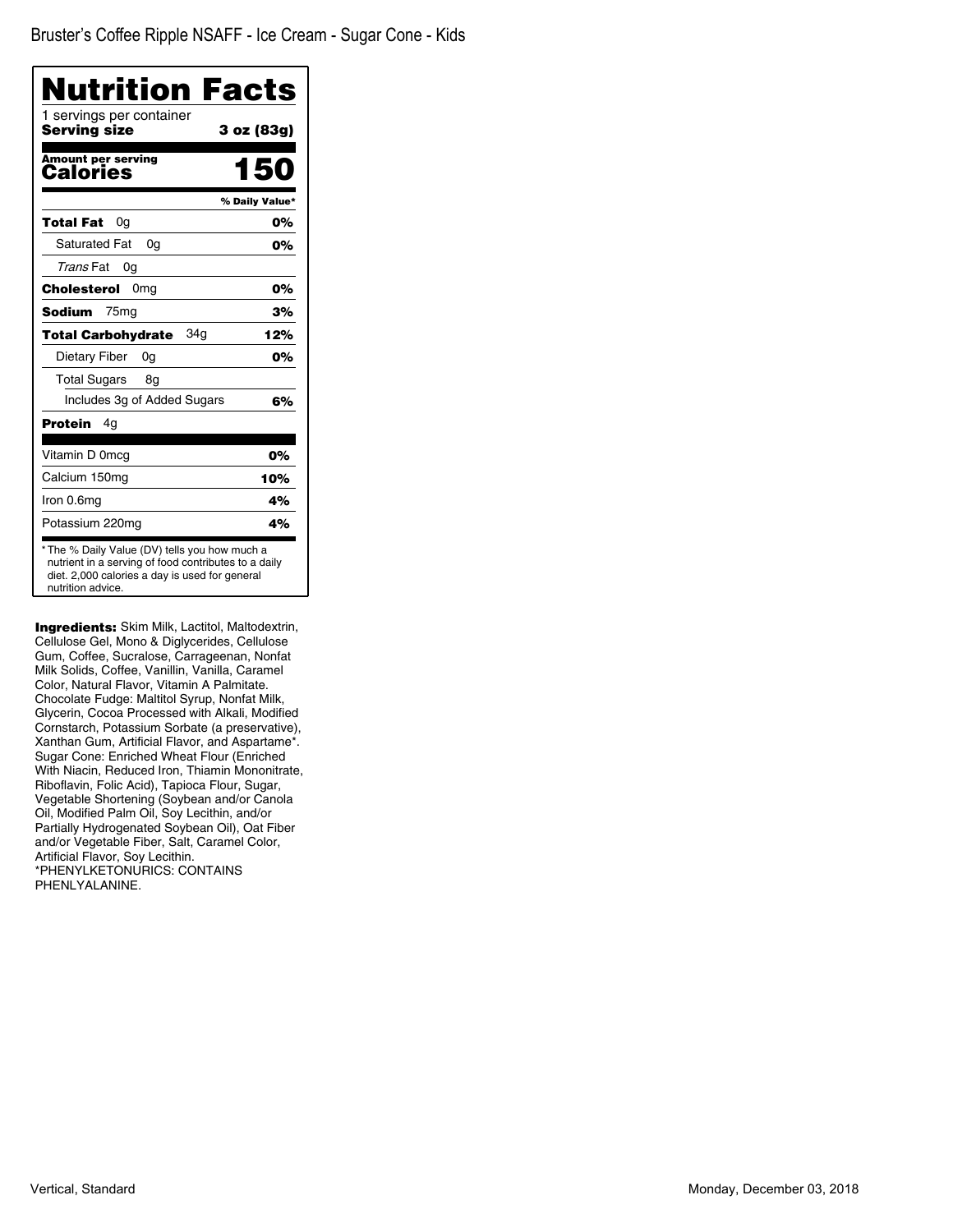| Nutrition Facts                          |                |
|------------------------------------------|----------------|
| 1 servings per container<br>Serving size | 5.5 oz (153g)  |
| <b>Amount per serving</b><br>Calories    | 260            |
|                                          | % Daily Value* |
| Total Fat<br>0g                          | 0%             |
| <b>Saturated Fat</b><br>0a               | 0%             |
| Trans Fat<br>0g                          |                |
| Cholesterol<br>0 <sub>mq</sub>           | 0%             |
| Sodium<br>130 <sub>mg</sub>              | 6%             |
| 56a<br>Total Carbohydrate                | 20%            |
| Dietary Fiber<br><1a                     | 4%             |
| <b>Total Sugars</b><br>14g               |                |
| Includes 3g of Added Sugars              | 6%             |
| <b>Protein</b><br>8g                     |                |
| Vitamin D 0mcg                           | 0%             |
| Calcium 290mg                            | 20%            |
| Iron 0.8mg                               | 4%             |
| Potassium 430mg                          | 10%            |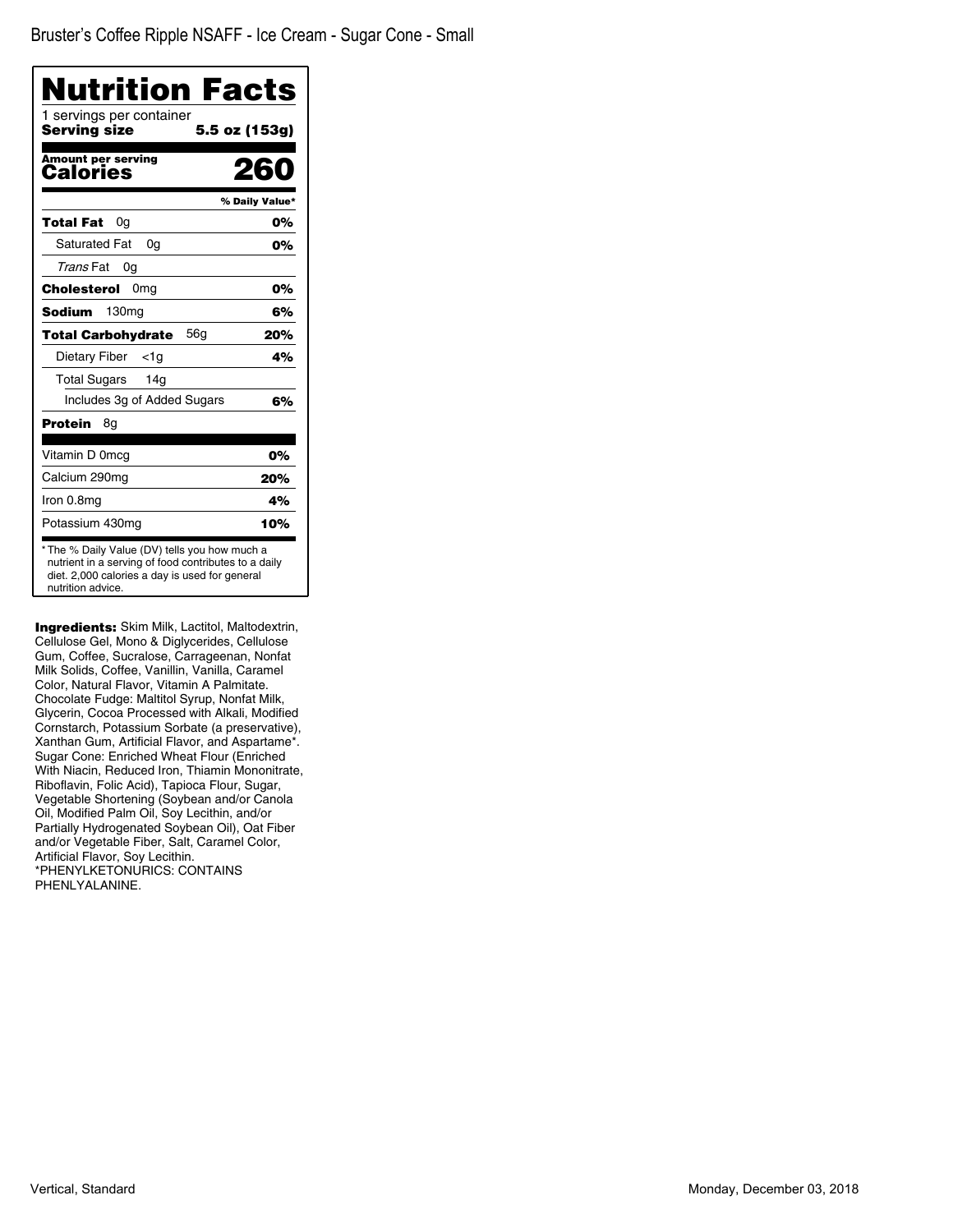| Nutrition Facts                                                                                                                                                              |                |
|------------------------------------------------------------------------------------------------------------------------------------------------------------------------------|----------------|
| 1 servings per container<br>Serving size                                                                                                                                     | 8 oz (223g)    |
| <b>Amount per serving</b><br><b>Calories</b>                                                                                                                                 | 360            |
|                                                                                                                                                                              | % Daily Value* |
| Total Fat<br>0g                                                                                                                                                              | 0%             |
| Saturated Fat<br>0a                                                                                                                                                          | 0%             |
| Trans Fat<br>0g                                                                                                                                                              |                |
| Cholesterol<br>0mg                                                                                                                                                           | 0%             |
| 180 <sub>mg</sub><br>Sodium                                                                                                                                                  | 8%             |
| 78a<br><b>Total Carbohydrate</b>                                                                                                                                             | 28%            |
| Dietary Fiber<br>1g                                                                                                                                                          | 4%             |
| <b>Total Sugars</b><br>19 <sub>q</sub>                                                                                                                                       |                |
| Includes 3g of Added Sugars                                                                                                                                                  | 6%             |
| Protein<br>11g                                                                                                                                                               |                |
| Vitamin D 0mcg                                                                                                                                                               | 0%             |
| Calcium 430mg                                                                                                                                                                | 35%            |
| Iron 1mg                                                                                                                                                                     | 6%             |
| Potassium 630mg                                                                                                                                                              | 15%            |
| * The % Daily Value (DV) tells you how much a<br>nutrient in a serving of food contributes to a daily<br>diet. 2,000 calories a day is used for general<br>nutrition advice. |                |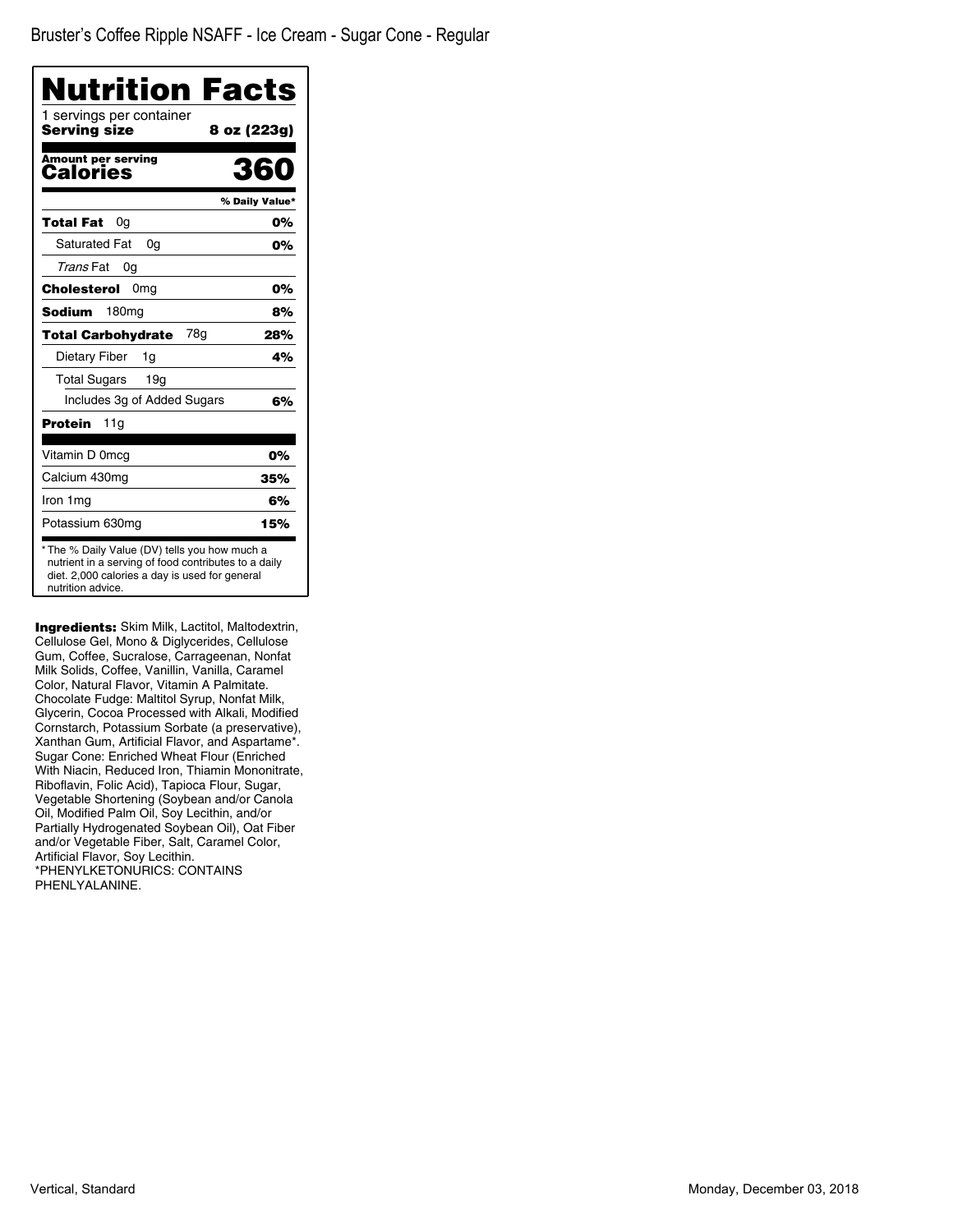| <b>Nutrition Facts</b><br>1 servings per container |                |
|----------------------------------------------------|----------------|
| Serving size                                       | 10.5 oz (293g) |
| <b>Amount per serving</b><br>Calories              | 460            |
|                                                    | % Daily Value* |
| 0.5 <sub>g</sub><br>Total Fat                      | 1%             |
| <b>Saturated Fat</b><br>0a                         | 0%             |
| Trans Fat<br>0g                                    |                |
| 0 <sub>mg</sub><br>Cholesterol                     | 0%             |
| <b>Sodium</b><br>240 <sub>mg</sub>                 | 10%            |
| 100 <sub>g</sub><br><b>Total Carbohydrate</b>      | 36%            |
| Dietary Fiber<br>2g                                | 7%             |
| <b>Total Sugars</b><br>24a                         |                |
| Includes 3g of Added Sugars                        | 6%             |
| <b>Protein</b><br>15g                              |                |
| Vitamin D 0mcg                                     | 0%             |
| Calcium 560mg                                      | 45%            |
| Iron 1.3mg                                         | 8%             |
| Potassium 830mg                                    | 20%            |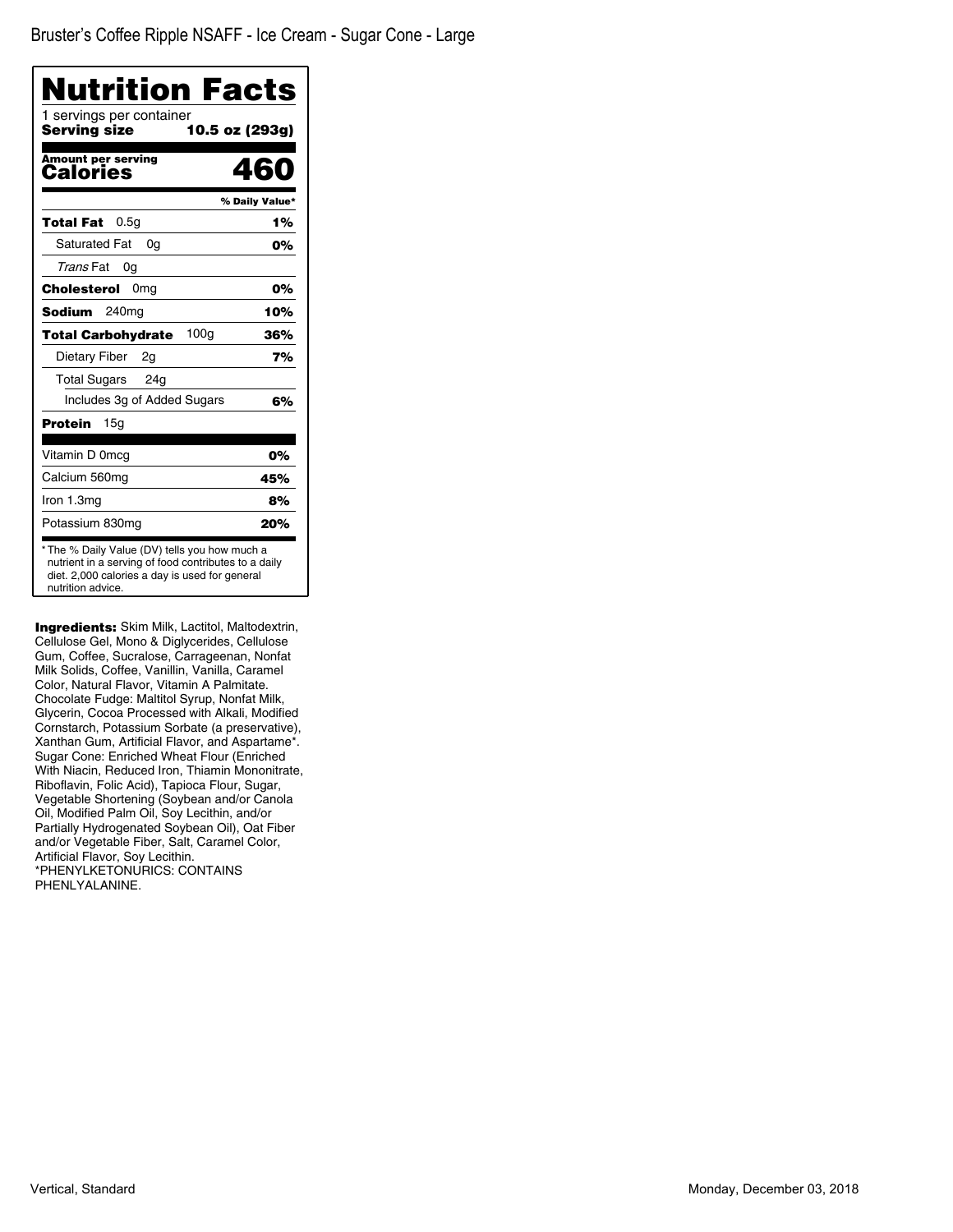| Nutrition Facts                          |                |
|------------------------------------------|----------------|
| 1 servings per container<br>Serving size | 3.6 oz (100g)  |
| <b>Amount per serving</b><br>Calories    | 23             |
|                                          | % Daily Value* |
| Total Fat<br>3g                          | 4%             |
| <b>Saturated Fat</b><br>1q               | 5%             |
| Trans Fat<br>0g                          |                |
| Cholesterol<br>10 <sub>mg</sub>          | 3%             |
| <b>Sodium</b><br>55 <sub>mg</sub>        | 2%             |
| 45g<br><b>Total Carbohydrate</b>         | 16%            |
| Dietary Fiber<br>0g                      | 0%             |
| <b>Total Sugars</b><br>16 <sub>q</sub>   |                |
| Includes 10g of Added Sugars             | 20%            |
| Protein<br>5g                            |                |
| Vitamin D 0mcg                           | 0%             |
| Calcium 130mg                            | 10%            |
| Iron 0.8mg                               | 4%             |
|                                          | 4%             |

**Ingredients:** Skim Milk, Lactitol, Maltodextrin, Cellulose Gel, Mono & Diglycerides, Cellulose Gum, Coffee, Sucralose, Carrageenan, Nonfat Milk Solids, Coffee, Vanillin, Vanilla, Caramel Color, Natural Flavor, Vitamin A Palmitate. Chocolate Fudge: Maltitol Syrup, Nonfat Milk, Glycerin, Cocoa Processed with Alkali, Modified Cornstarch, Potassium Sorbate (a preservative), Xanthan Gum, Artificial Flavor, and Aspartame\*. Waffle Cone: Enriched Bleached Wheat Flour (Enriched With Niacin, Reduced Iron, Thiamin Mononitrate, Riboflavin, Folic Acid), Sugar, Vegetable Shortening (Partially Hydrogenated Soybean and Cottonseed Oils), Whole Egg, Artificial Flavor (Including Maltodextrin, Modified Cornstarch, Butter, Buttermilk), Dextrose, Soy Lecithin, Artificial Vanilla Flavor. \*PHENYLKETONURICS: CONTAINS PHENLYALANINE.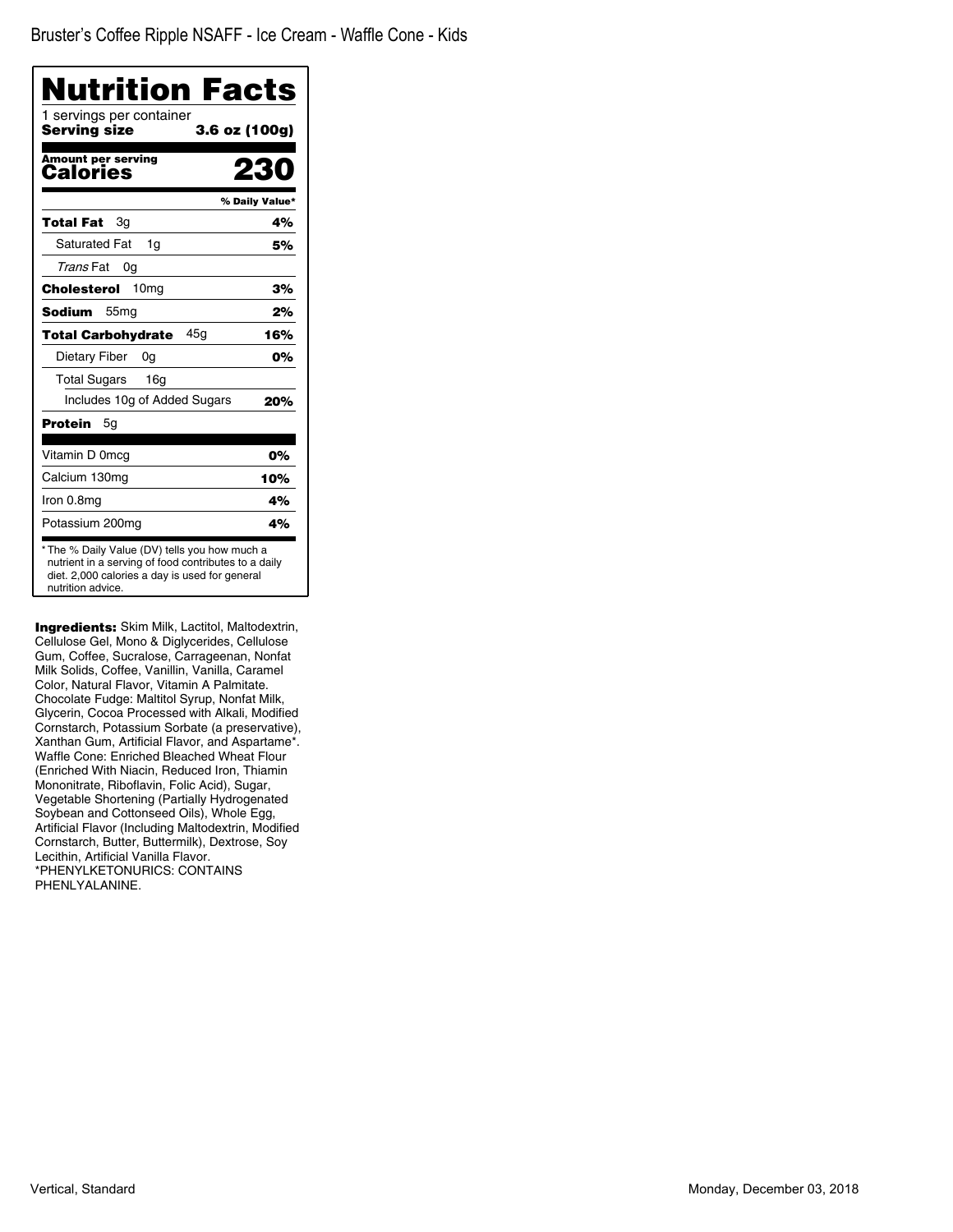| Nutrition Facts                          |                |
|------------------------------------------|----------------|
| 1 servings per container<br>Serving size | 6.1 oz (170g)  |
| <b>Amount per serving</b><br>Calories    | 330            |
|                                          | % Daily Value* |
| 3.5 <sub>q</sub><br>Total Fat            | 4%             |
| <b>Saturated Fat</b><br>1q               | 5%             |
| Trans Fat<br>0g                          |                |
| 10 <sub>mq</sub><br>Cholesterol          | 3%             |
| Sodium<br>110mg                          | 5%             |
| 67g<br><b>Total Carbohydrate</b>         | 24%            |
| Dietary Fiber<br><1a                     | 4%             |
| <b>Total Sugars</b><br>21g               |                |
| Includes 10g of Added Sugars             | 20%            |
| Protein<br>9g                            |                |
| Vitamin D 0mcg                           | 0%             |
| Calcium 270mg                            | 20%            |
| Iron 1 mg                                | 6%             |
| Potassium 410mg                          | 8%             |

**Ingredients:** Skim Milk, Lactitol, Maltodextrin, Cellulose Gel, Mono & Diglycerides, Cellulose Gum, Coffee, Sucralose, Carrageenan, Nonfat Milk Solids, Coffee, Vanillin, Vanilla, Caramel Color, Natural Flavor, Vitamin A Palmitate. Chocolate Fudge: Maltitol Syrup, Nonfat Milk, Glycerin, Cocoa Processed with Alkali, Modified Cornstarch, Potassium Sorbate (a preservative), Xanthan Gum, Artificial Flavor, and Aspartame\*. Waffle Cone: Enriched Bleached Wheat Flour (Enriched With Niacin, Reduced Iron, Thiamin Mononitrate, Riboflavin, Folic Acid), Sugar, Vegetable Shortening (Partially Hydrogenated Soybean and Cottonseed Oils), Whole Egg, Artificial Flavor (Including Maltodextrin, Modified Cornstarch, Butter, Buttermilk), Dextrose, Soy Lecithin, Artificial Vanilla Flavor. \*PHENYLKETONURICS: CONTAINS PHENLYALANINE.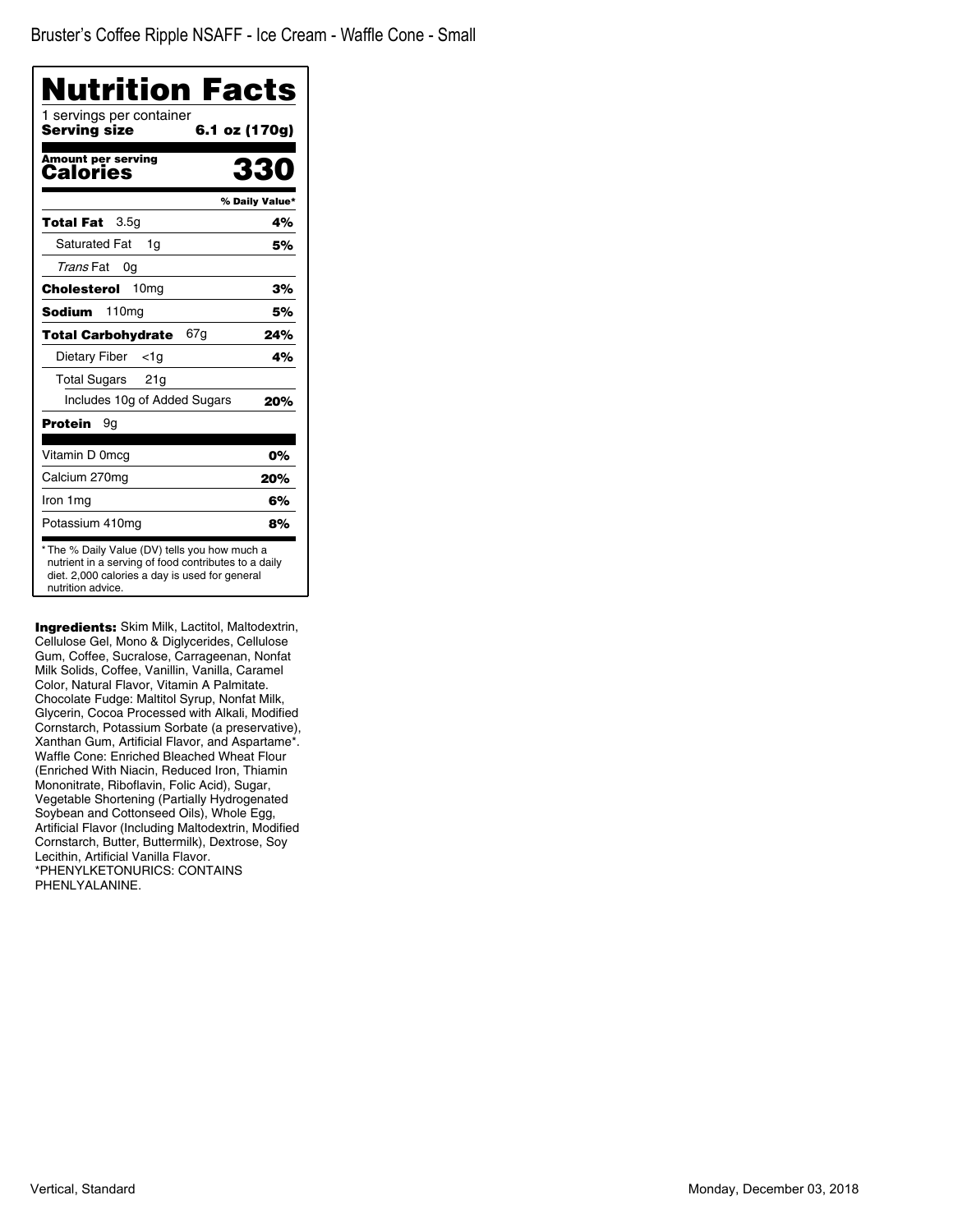| Nutrition Facts                          |                |
|------------------------------------------|----------------|
| 1 servings per container<br>Serving size | 8.6 oz (240g)  |
| <b>Amount per serving</b><br>Calories    | 430            |
|                                          | % Daily Value* |
| 3.5g<br>Total Fat                        | 4%             |
| <b>Saturated Fat</b><br>1g               | 5%             |
| Trans Fat<br>0g                          |                |
| 10 <sub>mg</sub><br>Cholesterol          | 3%             |
| Sodium<br>160 <sub>mg</sub>              | 7%             |
| 89g<br><b>Total Carbohydrate</b>         | 32%            |
| Dietary Fiber<br>1g                      | 4%             |
| <b>Total Sugars</b><br>26g               |                |
| Includes 10g of Added Sugars             | 20%            |
| Protein<br>12g                           |                |
| Vitamin D 0mcg                           | 0%             |
| Calcium 410mg                            | 30%            |
| Iron 1.3mg                               | 8%             |
| Potassium 610mg                          | 15%            |

Ingredients: Skim Milk, Lactitol, Maltodextrin, Cellulose Gel, Mono & Diglycerides, Cellulose Gum, Coffee, Sucralose, Carrageenan, Nonfat Milk Solids, Coffee, Vanillin, Vanilla, Caramel Color, Natural Flavor, Vitamin A Palmitate. Chocolate Fudge: Maltitol Syrup, Nonfat Milk, Glycerin, Cocoa Processed with Alkali, Modified Cornstarch, Potassium Sorbate (a preservative), Xanthan Gum, Artificial Flavor, and Aspartame\*. Waffle Cone: Enriched Bleached Wheat Flour (Enriched With Niacin, Reduced Iron, Thiamin Mononitrate, Riboflavin, Folic Acid), Sugar, Vegetable Shortening (Partially Hydrogenated Soybean and Cottonseed Oils), Whole Egg, Artificial Flavor (Including Maltodextrin, Modified Cornstarch, Butter, Buttermilk), Dextrose, Soy Lecithin, Artificial Vanilla Flavor. \*PHENYLKETONURICS: CONTAINS PHENLYALANINE.